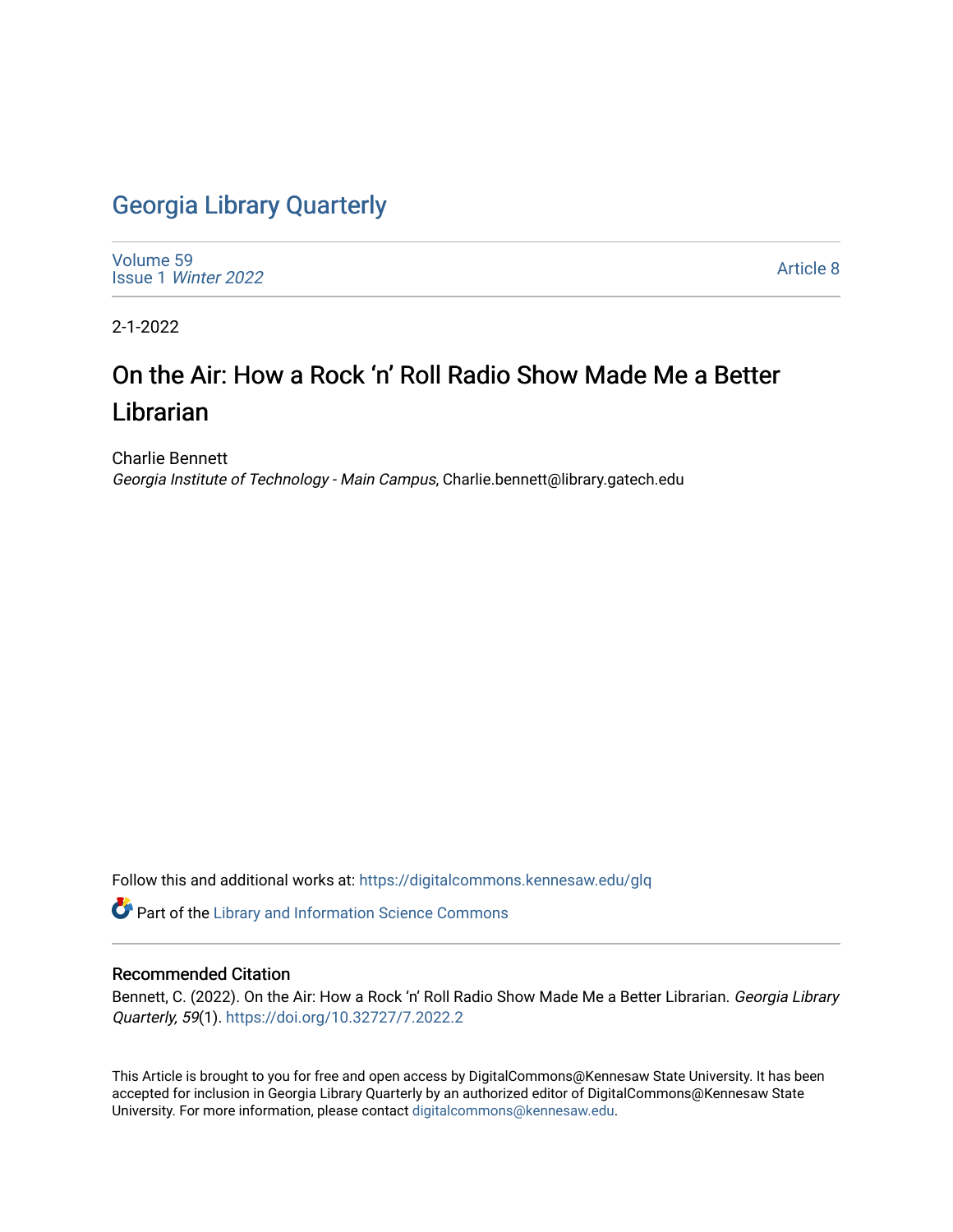# **FEATURED ARTICLE**

### **On the Air: How a Rock 'n' Roll Radio Show Made Me a Better Librarian By Charlie Bennett**

Twelve years ago, I created a radio show with Ameet Doshi, my friend and colleague at the Georgia Tech library. We wanted to do a library talk show on the college radio station, but we wanted to have some fun, too, so we decided to play rock music in between the library talk. We called it *Lost in the Stacks* (*LITS*). I thought I was adding a little rock 'n' roll fun to my Fridays with a student outreach project; I did not understand that I was embarking on a creative and scholarly venture that would inform my professional practice and identity in every way.

Since 2010, I have hosted this weekly radio show with a constantly changing team of cohosts. We call it the "research library rock 'n' roll radio show." In each episode we examine some aspect of library science or archival practice—usually through an interview with an outside expert but sometimes in discussion between just the cohosts—and then interpolate that interview or discussion with songs that (arguably) relate to the topic. It is my favorite professional activity. When we first began producing *LITS*, I felt an affinity to the editing and on-mic performance. The way the show worked—mixing a variety of communication styles, using eccentric or poetic methods to explain professional discourse to the general public—resonated with my interdisciplinary education in Georgia Tech's School of Literature, Media, and Culture and my information organizing and contextualizing education at Valdosta State University's MLIS program. That affinity, coupled with the audience's delighted surprise that a couple of librarians were doing a rock 'n' roll radio show and talking information retrieval in between indie rock tracks, made the show an immediate success at the station and in our organization. Students came to the studio to hang out during the broadcast, our colleagues requested to be



*Author Charlie Bennett (right) with cocreator Ameet Doshi (left)*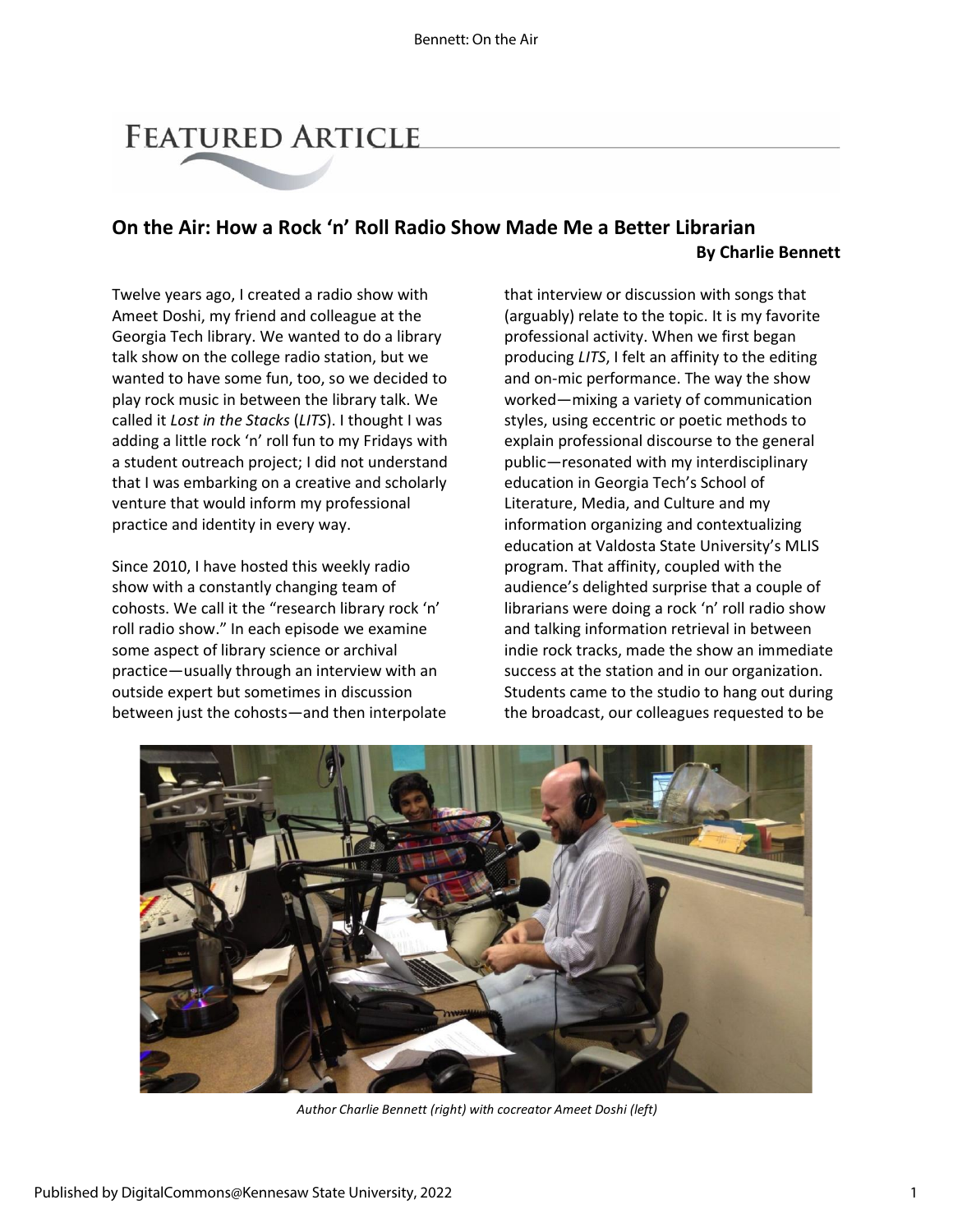interviewed on the show, and a local intellectual property lawyer—an alumnus of Georgia Tech and of WREK Atlanta—got in touch to congratulate us on such a unique and fun show. His firm, the Burrus Intellectual Property Law Group, has been our pro bono legal support ever since. You hear us thank them at the end of every episode.

Unfortunately for me, after we had done six months of successful broadcasting, I had delusions of grandeur. Like a band that plays two live shows and then thinks it's time to seek a record deal, I believed that we could leverage our work on the radio into a slot on the local NPR station and become famous. Doing a radio show is so much fun, and so rewarding in the moment, that I could fool myself into thinking that I was a great radio host right away. (I wasn't great at it; I was great at enjoying it.) I took every small mistake in the studio personally, imagining that we were messing up our inevitable shot at the big time. It wasn't until the worst interview I ever conducted, a car crash of a discussion with a local mystery writer (it's not on the Internet, so don't try

to find it), that I was shocked out of my selfaggrandizement and understood, viscerally, that no one is great at anything right away. While Malcolm Gladwell's ten thousand hours hypothesis is unsupportable and ultimately pernicious, one must understand that becoming good at any vocation or avocation requires a long mix of failures and successes. That realization could have come through other work at the library eventually, but the studio is where I learned it fast.

Along with this check on my ego, *LITS* helped me learn how to get things done. Producing the show created a weekly practice in my life.



You've heard the phrase "the show must go on"; I used to think that was just the setup for jokes in cartoons. After having to create an hour-long radio program every week, and not being able to abandon an episode during the broadcast, I learned how powerful the drive to put on a show can be. Once I had that drive, I had to schedule the work of the show every week along with my daily and weekly job duties. I was sure that planning my work time was the only way I could keep everything going, especially after I began to explore podcasting. First, it was just *LITS*, but then I learned more about podcasting and cocreated other shows on the radio and as podcast originals. At my peak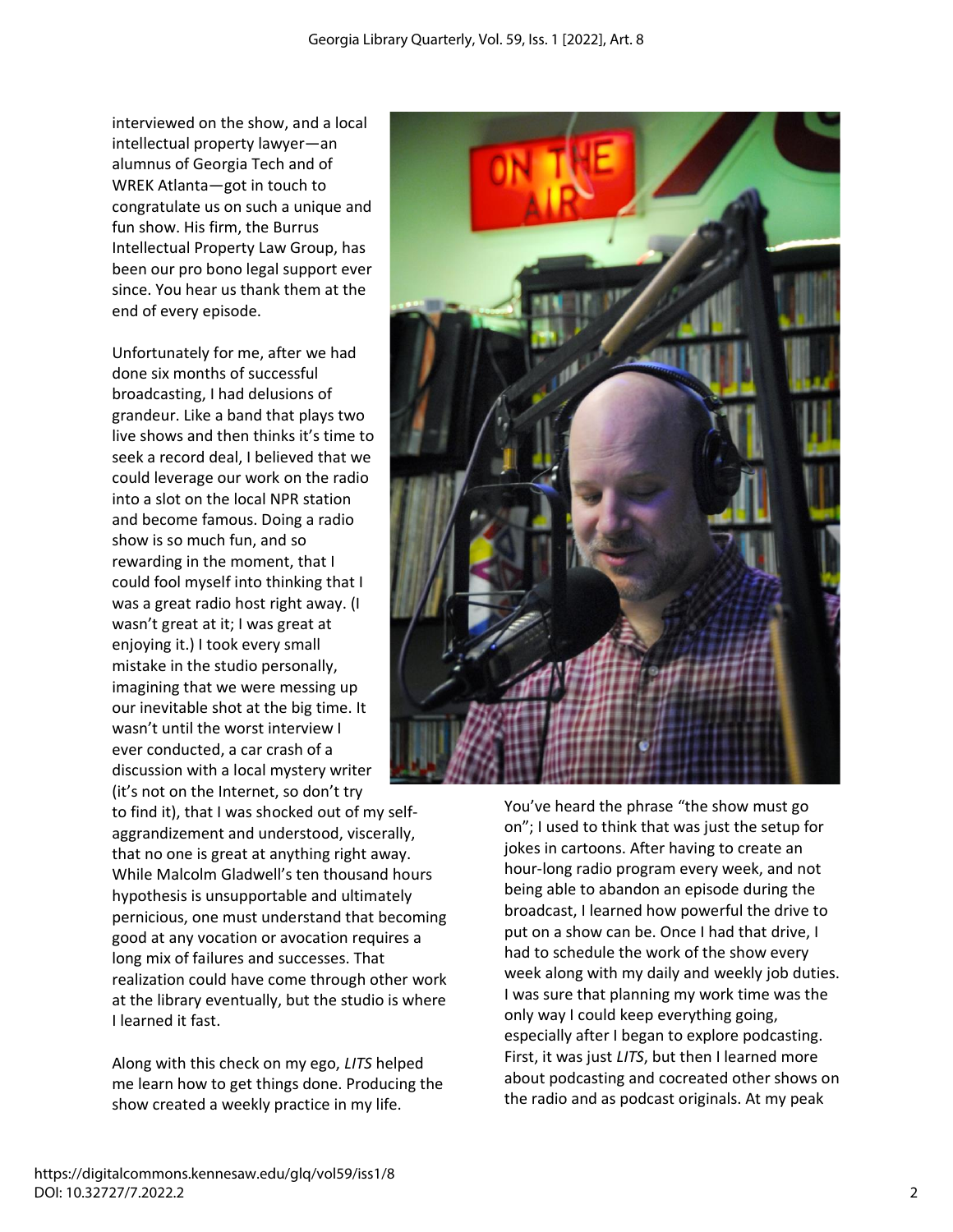productivity, I was working full-time as an academic librarian and producing four weekly shows: *LITS*, a radio talk show called *The North Avenue Lounge*, a conversational podcast called *Consilience with Pete and Charlie*, and a media critique podcast called *Supercontext*. This was roughly four hours of produced audio a week, most of which I edited and all of which I was responsible for distributing on the Internet. Without a strict work schedule and a carefully followed productivity system, I would never have made it through twelve years of work, five hundred *LITS* episodes, four hundred *North Avenue Lounges*, two hundred and twelve

*Supercontexts*, and two hundred and eight *Consiliences*.

Doing the show also changed my attitude about my public-facing job responsibilities. I was a reluctant teacher and an uncertain presenter when I started hosting *LITS*; the studio is where I learned how to interview, improvise, listen, and connect. Almost every week, I met someone new



and tried to learn from them. That interaction doesn't have room for self-censorship or rehearsing what you say, and it doesn't allow the fear of public speaking or of asking a stupid question. I learned how to stay in the moment while talking to someone, how to actively listen to them instead of waiting for my turn to talk, and how to incorporate surprises and tangents into conversations in a useful way. These are all skills that improved my instruction. As my instructional technique improved, my radio

venture led me to a new area to teach within. Podcasting blew up in 2014 after *Serial*; professors and students became interested in podcasts and audio projects as assignments, and since I had been doing audio production and podcasting for years, I was an in-demand "expert." I had to codify my practical skills into an instruction session on audio production and podcast composition that I have delivered to hundreds of students confronted with their first college podcast assignment.

*LITS* also gave me a reason to work on my presenting skills. A host of a public radio show

> that because the production company couldn't advertise the show like a product (due to FCC rules and a nonprofit organization's requirements), he toured the country doing presentations, as indirect advertising for the show. "The idea," he said, "is that fans of the show will bring friends who are not yet fans with them to these

explained to me

presentations, and we'll grow an audience that way." *Lost in the Stacks* was never going to have an advertising budget, so I decided to do as many presentations in as many different venues as I could, to indirectly advertise the show. I did improv shows, storytelling events, TEDx talks, guest slots on other radio shows and podcasts, talks at public libraries and high schools, workshops at festivals, classes at arts centers, and three conference presentations a year (until COVID-19 changed all our expectations of